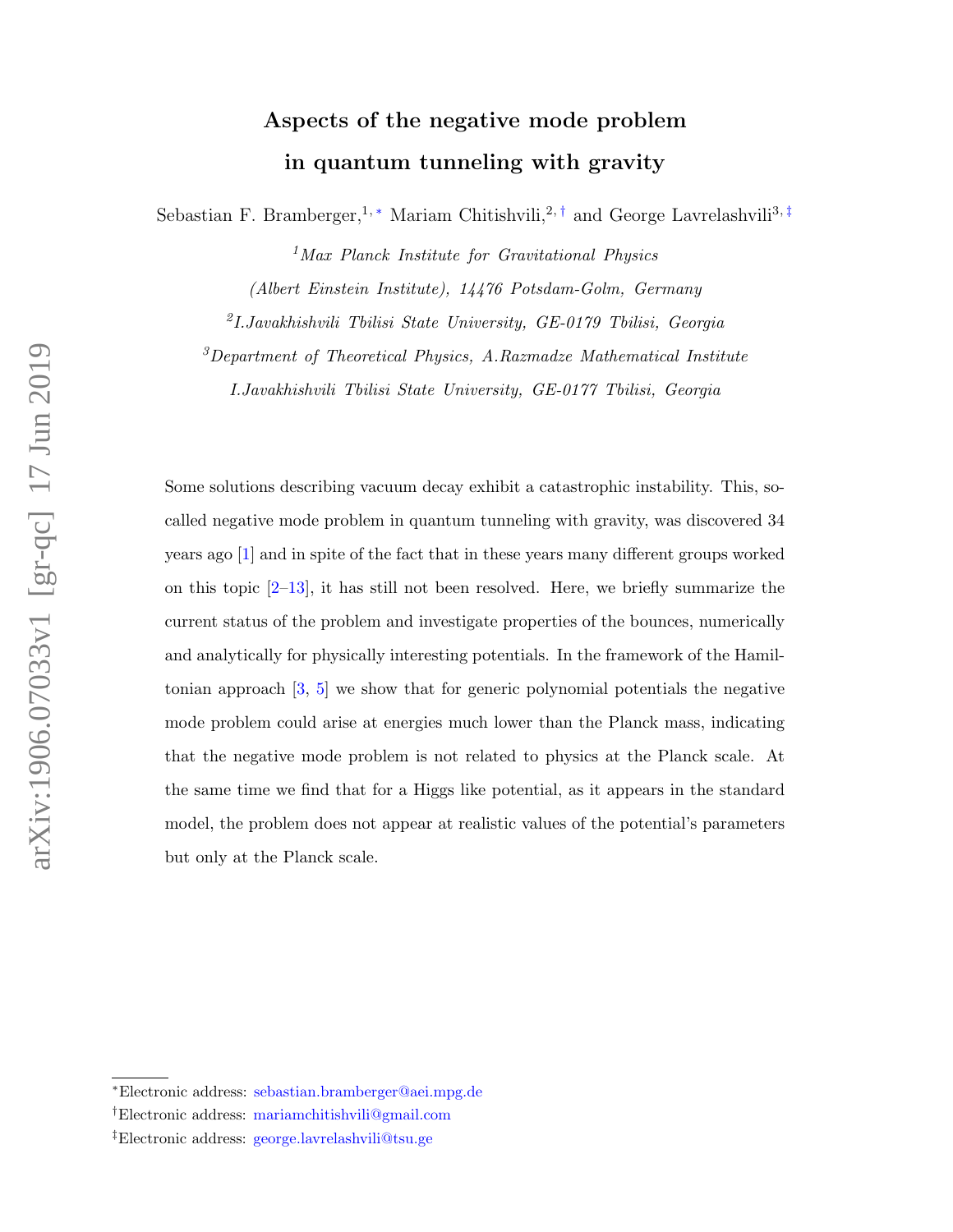#### I. INTRODUCTION

Calculating the decay rate of metastable vacua while taking gravitational effects into account, has risen in importance upon the discovery that we might be living in a false vacuum. Using the Euclidean approach [\[14–](#page-15-1)[16\]](#page-15-2) for calculating the decay rate of metastable vacua to their true value,  $\gamma$ , the Arrhenius formula is given by

<span id="page-1-1"></span>
$$
\gamma = A e^{-B}, \qquad (1)
$$

with

$$
\mathcal{B} = S^{(cl)}(\varphi^b) - S^{(cl)}(\varphi^f) \tag{2}
$$

where the first term on the r.h.s. is the classical Euclidean action calculated along the bounce solution and the second term is the value of action evaluated at the false vacuum.



<span id="page-1-0"></span>Figure 1: A typical potential in which false vacuum decay can occur. The bounce solution interpolates between the false vacuum  $\varphi_f$  and true vacuum  $\varphi_t$ .

The bounce solution is the lowest action  $O(4)$  symmetric solution to the Euclidean equations of motion that interpolates between false and true vacua (see Fig. [1\)](#page-1-0). Expanding around the bounce solution, gives the pre-exponential factor  $A$  as a Gaussian integral over the linear perturbations. Proper bounces should have exactly one eigenfunction with a negative eigenvalue in the spectrum of linear perturbations, in order to make the decay picture coherent [\[17\]](#page-15-3). While this is always the case in flat space-time, generalizing to curved spacetime results in some bounces getting infinitely many negative modes indicating a problem. Note that when gravity is involved, in addition to the basic bounce solution, there are oscillating instantons and an infinite tower of oscillating bounces [\[6,](#page-15-4) [18,](#page-15-5) [19\]](#page-15-6), which, however,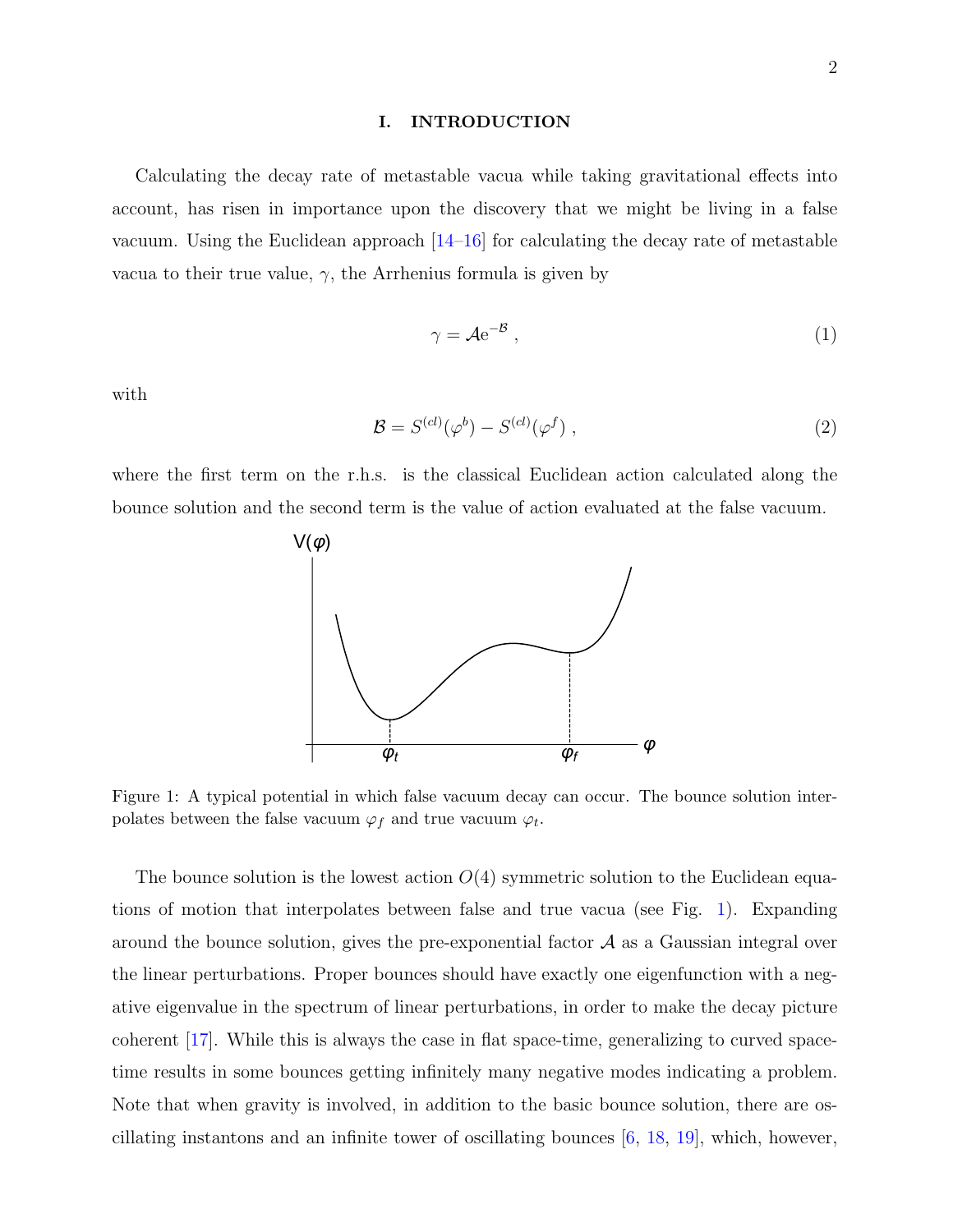have more than one negative modes [\[7,](#page-15-7) [10\]](#page-15-8) making their relation to tunneling questionable.

Using new approximate analytic methods and numerical calculations, we aim to clarify the question of whether the negative mode problem is inherently related to Planck-scale physics and highlight differences between the Hamiltonian and Lagrangian approaches to the problem. The paper is organized as follows: In the next section we briefly summarize the negative mode problem. In Sec. [III](#page-5-0) we discuss generic quartic polynomial potentials, while in Sec. [IV](#page-11-0) we consider a realistic, Higgs-like potential. Finally, the last section contains a summary and concluding remarks.

## II. A SHORT SUMMARY OF THE NEGATIVE MODE PROBLEM

Let's consider the theory of a single scalar field minimally coupled to gravity, which is defined by the following Euclidean action

$$
S_E = \int d^4x \sqrt{g} \left( -\frac{1}{2\kappa} R + \frac{1}{2} \nabla_\mu \varphi \nabla^\mu \varphi + V(\varphi) \right),\tag{3}
$$

where  $\kappa = 8\pi G_N$  is the reduced Newton's gravitational constant. The most general  $O(4)$ invariant metric is parametrised as

$$
ds^2 = N^2(\eta)d\eta^2 + \rho^2(\eta)d\Omega_3^2,
$$
\n<sup>(4)</sup>

where  $N(\eta)$  is the lapse function,  $\rho(\eta)$  is the scale factor and  $d\Omega_3^2$  is metric of the unit three-sphere. In proper-time gauge,  $N = 1$ , the corresponding field equations are

$$
\ddot{\varphi} + 3\frac{\dot{\rho}}{\rho}\dot{\varphi} = \frac{\partial V}{\partial \varphi} , \qquad (5)
$$

$$
\ddot{\rho} = -\frac{\kappa \rho}{3} \left( \dot{\varphi}^2 + V(\varphi) \right) , \qquad (6)
$$

$$
\dot{\rho}^2 = 1 + \frac{\kappa \rho^2}{3} \left( \frac{\dot{\varphi}^2}{2} - V(\varphi) \right) ,\qquad (7)
$$

where  $d/d\eta$ . The leading exponential factor in the decay rate is determined by the bounce: A solution of these equations with appropriate boundary conditions. In order to calculate the pre-exponential factor  $\mathcal A$  in Eq. [\(1\)](#page-1-1) one should consider linear perturbations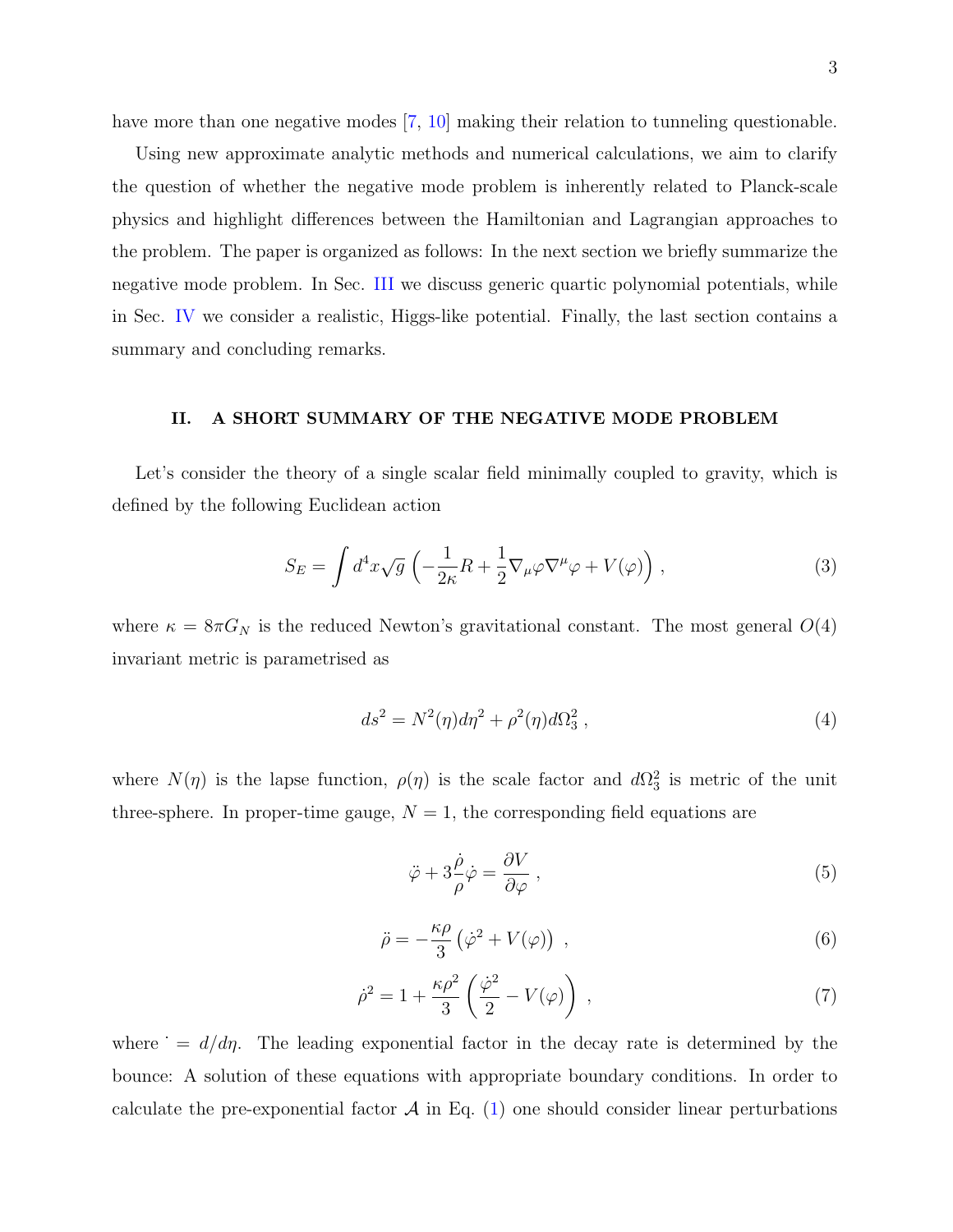about the bounce solution. For this purpose we expand the metric and the scalar field over an  $O(4)$  symmetric background as follows:

$$
ds^{2} = (1 + 2A(\eta))d\eta^{2} + \rho(\eta)^{2}(1 - 2\Psi(\eta))d\Omega_{3}^{2}, \qquad \varphi = \varphi(\eta) + \Phi(\eta) , \qquad (8)
$$

where  $\rho$  and  $\varphi$  are the background field values and A,  $\Psi$  and  $\Phi$  are small perturbations. Note that under the infinitesimal shift  $\eta \to \eta + \alpha$  the gauge transformations are

<span id="page-3-0"></span>
$$
\delta\Psi = -\frac{\dot{\rho}}{\rho}\alpha \;, \qquad \delta\Phi = \dot{\varphi}\alpha \;, \qquad \delta A = \dot{\alpha} \; . \tag{9}
$$

In what follows, we will be interested in the lowest (purely  $\eta$ -dependent, 'homogeneous') modes and consider only scalar metric perturbations. Expanding the total action to second order in perturbations and using the background equations of motion, we find

$$
S = S^{(0)}[\rho, \varphi] + S^{(2)}[A, \Psi, \Phi] , \qquad (10)
$$

where  $S^{(0)}$  is the action of the background solution and  $S^{(2)}[A, \Psi, \Phi]$  is the quadratic action. An analysis of the equations of motion following from this quadratic action shows [\[1,](#page-14-0) [4\]](#page-14-4) that there are constraints in this system and only one out of three variables is physical. The unconstrained quadratic action about Coleman - De Luccia bounces was first derived in [\[1\]](#page-14-0) using the  $\Psi = 0$  gauge in the Lagrangian approach. Integrating out A and expressing the quadratic action in terms of the remaining, physical perturbation  $\Phi$ , one gets

$$
S_L^{(2)} = 2\pi^2 \int \rho^3 d\eta \left[ \frac{\dot{\rho}^2}{2Q_L} \dot{\Phi}^2 + \frac{1}{2} U_{\Phi} \Phi^2 \right]
$$
 (11)

with the potential being

$$
U_{\Phi} = \frac{\dot{\rho}^2 V''}{Q_L} + \frac{\kappa \rho^2 \dot{\rho}^2 V'^2}{3Q_L^2} + \frac{\kappa \rho \dot{\rho} \dot{\varphi} V'}{3Q_L^2} , \qquad (12)
$$

where  $\prime \equiv d/d\varphi$ . In particular, it was noted that a factor termed Q appears in front of the kinetic term, which in the Lagrangian approach is the following combination of background quantities

<span id="page-3-1"></span>
$$
Q_L = 1 - \frac{\kappa \rho^2 V(\varphi)}{3} = \dot{\rho}^2 - \frac{\kappa \rho^2 \dot{\varphi}^2}{6} \,. \tag{13}
$$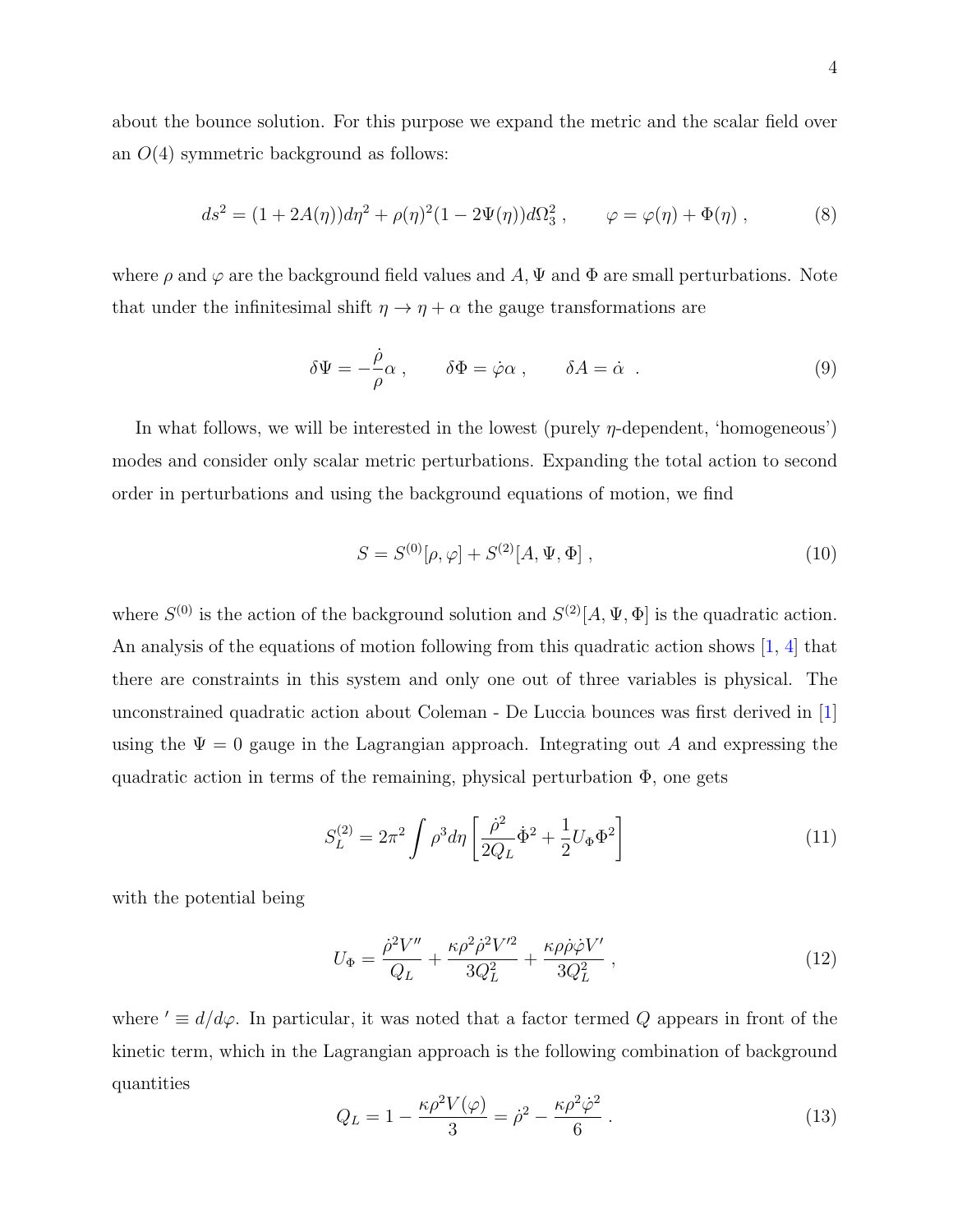This factor becomes negative for any bounce solution close to the point  $\rho = 0$ . In addition, for some bounces it becomes negative a second time, in a regime where the last term dominates over  $\dot{\rho}$ . Despite its widespread use, the Lagrangian approach was criticized in [\[2\]](#page-14-1) because of poor gauge fixing. Indeed, from the gauge transformations Eq. [\(9\)](#page-3-0) it is clear that we cannot freely transform the variable Ψ. In particular the transformation breaks down at any point where  $\dot{\rho} = 0$  making it impossible to impose a nonsingular gauge on  $\Psi$ . Unfortunately, there are not many alternatives in the Lagrangian approach since it only involves configuration space variables. Later, Lee and Weinberg  $[11]$  promoted  $\Phi$  to a gauge invariant variable

$$
\chi = \dot{\rho}\Phi + \rho\dot{\varphi}\Psi\,,\tag{14}
$$

and obtained a pulsation equation, which exactly coincides with the earlier  $\Psi = 0$  gauge fixed approach (see Appendix in [\[12\]](#page-15-10)).

Therefore, we will use the Hamiltonian approach in this note which is more adequate for constrained dynamical systems. Using a Hamiltonian approach following Dirac the quadratic action has the form [\[3,](#page-14-2) [12\]](#page-15-10)

$$
S_H^{(2)} = \pi^2 \int d\eta \Phi \left[ -\frac{d}{d\eta} \left( \frac{\rho^3(\eta)}{Q_H} \frac{d}{d\eta} \right) + \rho^3(\eta) U[\varphi(\eta), \rho(\eta)] \right] \Phi , \qquad (15)
$$

where the potential  $U$  is expressed in terms of the bounce solution as

$$
U[\varphi(\eta), \rho(\eta)] \equiv \frac{V''(\varphi)}{Q_H} + \frac{2\kappa \dot{\varphi}^2}{Q_H} + \frac{\kappa}{3Q_H^2} \left(6\dot{\rho}^2 \dot{\varphi}^2 + \rho^2 V'^2(\varphi) - 5\rho \dot{\rho} \dot{\varphi} V'(\varphi)\right). \tag{16}
$$

and again a factor  $Q_H \equiv Q$  appears in quadratic action and this time it reads

<span id="page-4-0"></span>
$$
Q = 1 - \frac{\kappa \rho^2 \dot{\varphi}^2}{6} \,. \tag{17}
$$

Unlike the previous prefactor in Eq.  $(13)$ , this factor is positive definite for a wide class of bounces where one finds exactly one tunneling negative mode in the spectrum of the unconstrained action  $[3-5, 12]$  $[3-5, 12]$  $[3-5, 12]$  $[3-5, 12]$ . When Q becomes negative along the bounce, the pulsation equation is regular and the tunneling negative mode persists, but on top of it one gets an infinite tower of negative modes that has support in the negative  $Q$  region. Furthermore, negative Q leads to catastrophic particle creation and instability of the quasiclassical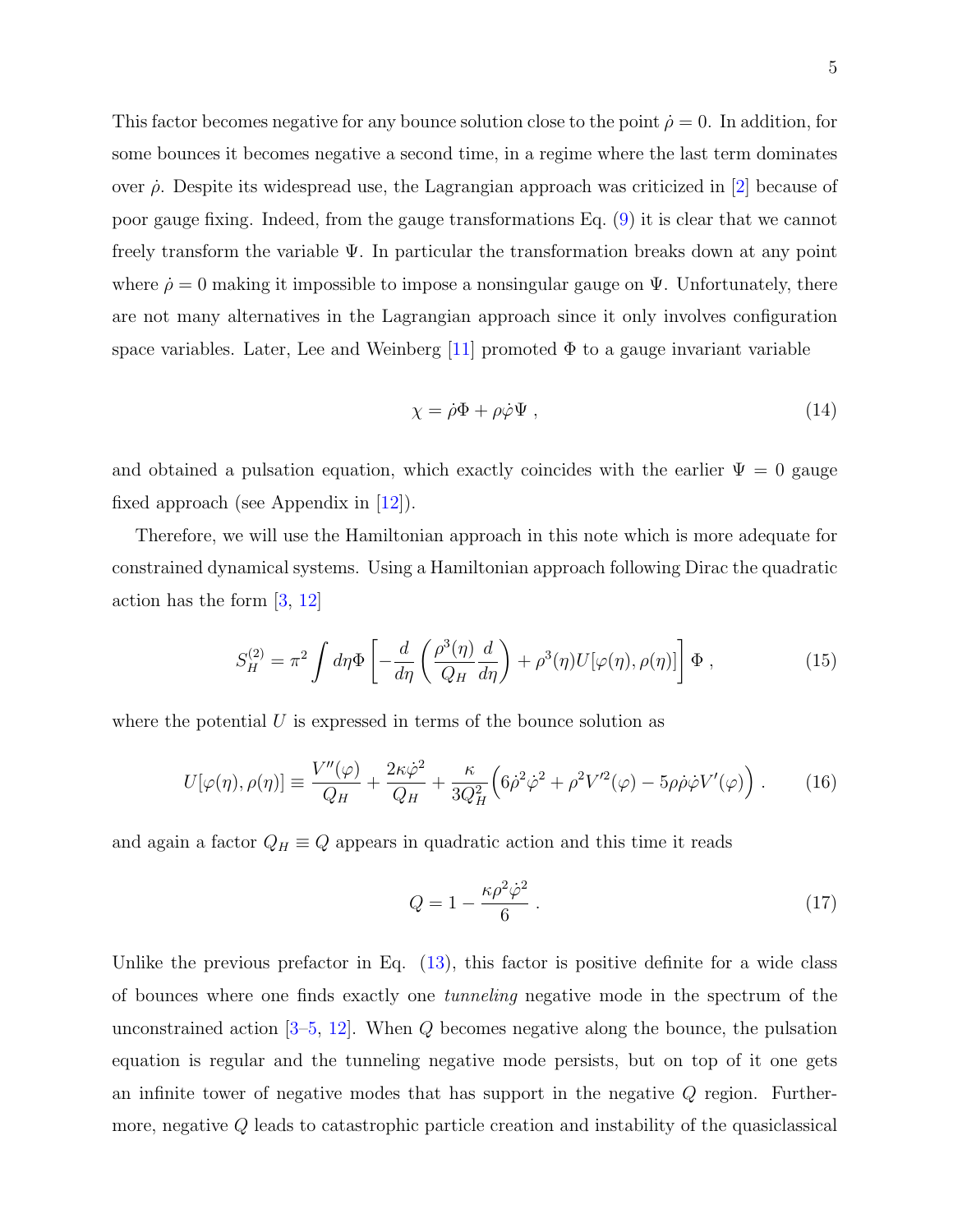approximation [\[1\]](#page-14-0).

### <span id="page-5-0"></span>III. NEGATIVE MODE PROBLEM FOR A POLYNOMIAL POTENTIAL

## A. Numerical example of negative Q far from Planck scale

One might argue that the problematic behaviour of Q only appears close or above the Planck scale where classical General Relativity is no longer valid. Here with combined numerical and analytic methods we can show that this is not the case and Q may be negative even far away from the Planck scale. For definiteness we parameterize the quartic potential as

<span id="page-5-2"></span>
$$
V(\varphi) = V_0 + \frac{\lambda}{8}(\varphi^2 - \mu^2)^2 + \frac{\epsilon}{2\mu}(\varphi + \mu)
$$
 (18)

and plot it in Fig. [2.](#page-5-1) The evolution of the scale factor and scalar field for the Coleman



<span id="page-5-1"></span>Figure 2: A plot of the potential Eq.[\(18\)](#page-5-2) for the parameter values  $V_0 = 10^{-22}$ ,  $\lambda = 10^{-19}$ ,  $\epsilon = 10^{-30}$ , and  $\mu = 0.4$ . For these parameters we have  $V(\varphi_{top})$  five orders of magnitude below the Planck scale. The minima for this potential are almost degenerate, a fact, which is reflected in the small value for  $\epsilon$ , but there still is a true and a false vacuum.

- De Luccia bounce solution and the evolution of the corresponding Q factor is shown in Fig. [3](#page-6-0) and we can immediately see that even though the energy scale is significantly below the Planck scale, Q turns negative along the evolution. It might be argued that Q becomes negative because the curvature becomes huge close at the maximal radius of the instanton.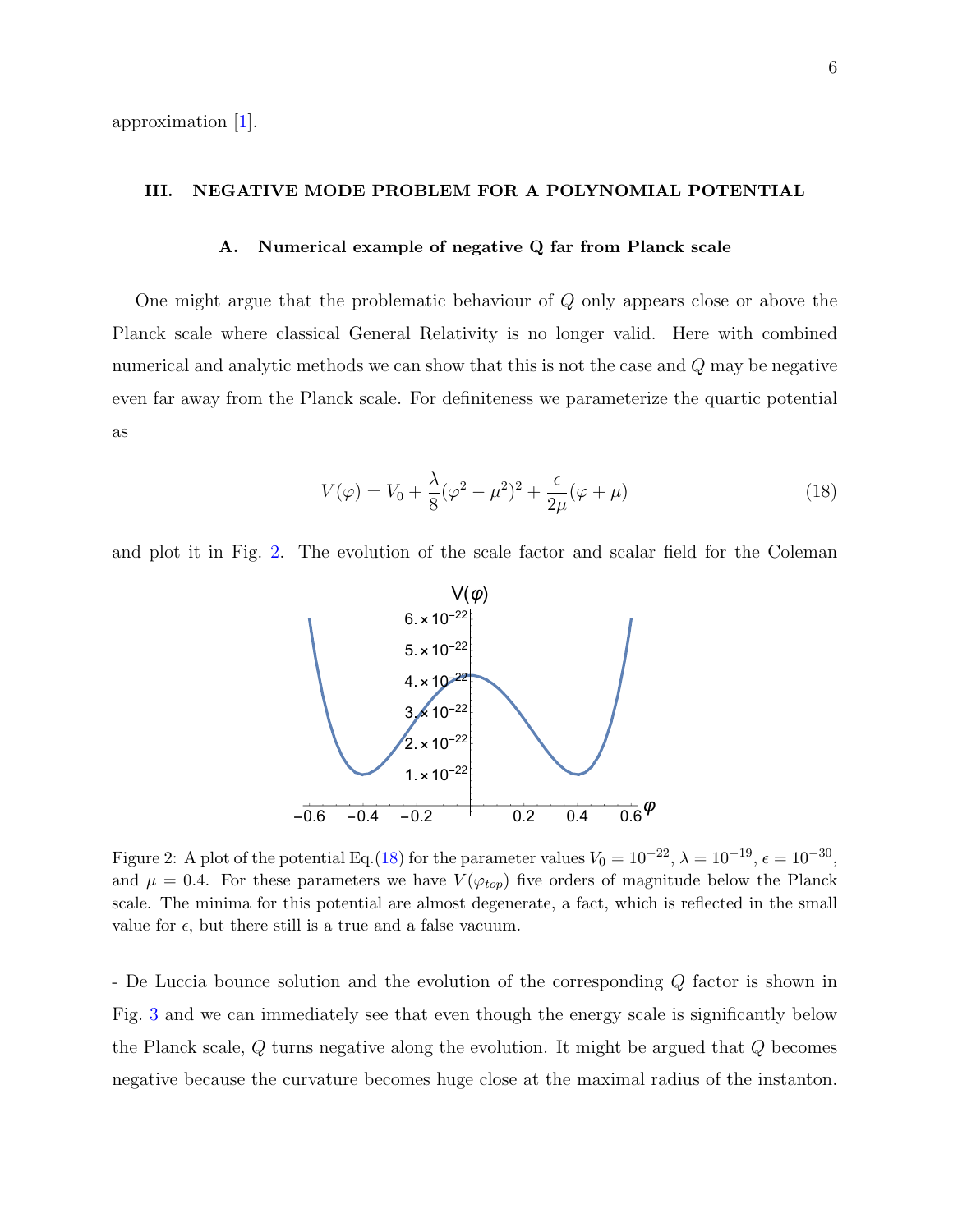However, the four-dimensional Ricci scalar R, given by

$$
R = \frac{6}{\rho(\eta)^2} \left(1 - \dot{\rho}(\eta)^2 - \rho(\eta)\ddot{\rho}(\eta)\right) \tag{19}
$$

is suppressed by a factor of  $\frac{1}{\rho^2}$ , where the scale factor  $\rho$  typically is large in the negative Q regime. Hence, the curvature is expected to be small as well which is demonstrated for the example above in Fig. [4.](#page-6-1) In general the intuitive reasoning of  $\varphi$  rolling in the inverted potential gives a good guideline for how to find solutions with negative Q at an arbitrary scale. In particular, taking  $V(\varphi_{top})$  much bigger than  $V(\varphi_{\pm})$  where  $\varphi_{\pm}$  are the two deSitter vacua of the potential will give a fast rolling field with a large bubble radius which are the exact conditions for negative Q. In the next section we make this argument more precise.



<span id="page-6-0"></span>Figure 3: Left: The evolution of the scale factor  $\rho(\eta)/10^{11}$  in blue and scalar field  $\varphi(\eta)$  in orange as a function of Euclidean time  $\eta$  which ranges from 0 to approximately  $3.6 \times 10^{11}$  in this example. Right: The evolution of Q for this instanton clearly demonstrating that it becomes negative along the bounce solution.



<span id="page-6-1"></span>Figure 4: The four dimensional Ricci scalar for the instanton solution in Fig. [3](#page-6-0) .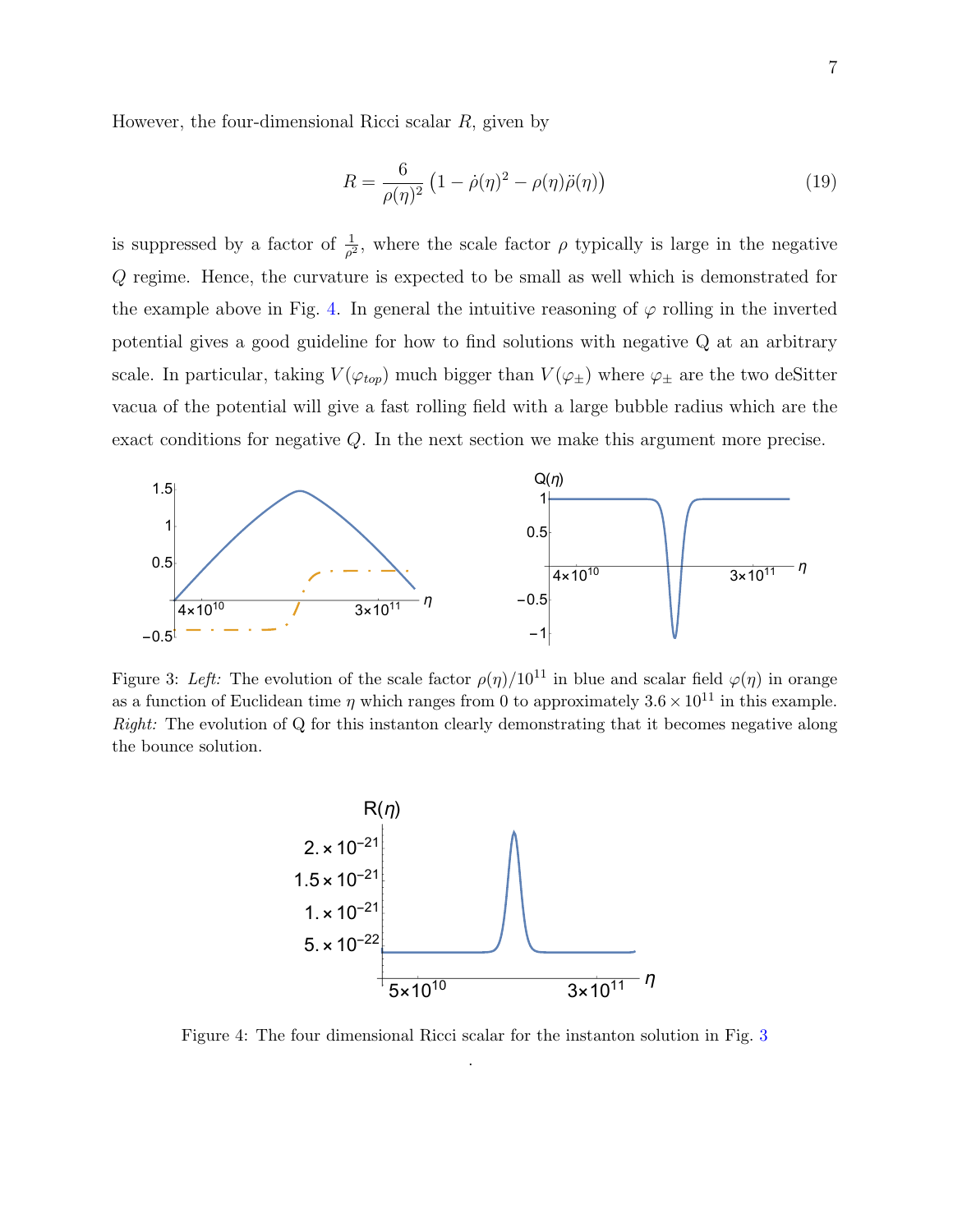#### B. Negative Q in the thin wall approximation

We are interested in a formula for Q that depends only on the parameters of the potential. Critically we note that the smallest value of Q (see Eq. [\(17\)](#page-4-0)) is obtained when  $\rho^2 \dot{\varphi}^2$  is maximized which, in the thin wall limit approximately happens when both  $\rho$  and  $\dot{\varphi}$  are extremized. Thus, starting with  $\rho$ , the general formula for the bubble size [\[20\]](#page-16-0) is

<span id="page-7-1"></span>
$$
\rho^2 = \frac{\rho_0^2}{1 + 2(\rho_0^2/2\bar{\lambda})^2 + (\rho_0/2\bar{\Lambda})^4} ,\qquad (20)
$$

where  $\epsilon$  is the separation between the true and false vacuum  $\epsilon = V_f - V_t$ ,  $\rho_0$  is the critical bubble size without gravity and

$$
\bar{\lambda}^2 = \frac{3}{\kappa(V_f + V_t)} = \frac{3}{\kappa(2V_f - \epsilon)}, \quad \bar{\Lambda}^2 = \frac{3}{\kappa(V_f - V_t)}.
$$
\n(21)

This provides a generalization of Coleman - De Luccia's earlier result which can be recovered by setting  $\bar{\Lambda}^2/\bar{\lambda}^2 = \pm 1$  corresponding to  $V_f = 0$  or  $V_t = 0$  respectively. Using definitions Eq. [\(21\)](#page-7-0), expression for bubble size Eq. [\(20\)](#page-7-1) can be written as follows

<span id="page-7-0"></span>
$$
\rho^2 = \frac{\rho_0^2}{\frac{\kappa \rho_0^2 V_f}{3} + \left(1 - \frac{\kappa \rho_0^2 \epsilon}{12}\right)^2} \,. \tag{22}
$$

This expression shows that in contrast to flat space-time, where bubble size grows indefinitely when  $\epsilon \to 0$ , in dS-dS transition it reaches maximum size and starts to decrease again. Hence this expression simplifies dramatically by taking a particular value for  $\epsilon$ , namely

$$
\epsilon = \frac{12}{\kappa \rho_0^2} = \frac{3}{4} \kappa \sigma^2 \,, \tag{23}
$$

where  $\sigma$  is the bubble tension in the absence of gravity. Due to this choice the bubble size now takes on a particularly simple form

$$
\rho^2 = \frac{3}{\kappa V_f} \,. \tag{24}
$$

So far all the calculations were independent of the particular form of the potential. One can go one step further and obtain a concrete value for  $\epsilon$  based on the parameters of the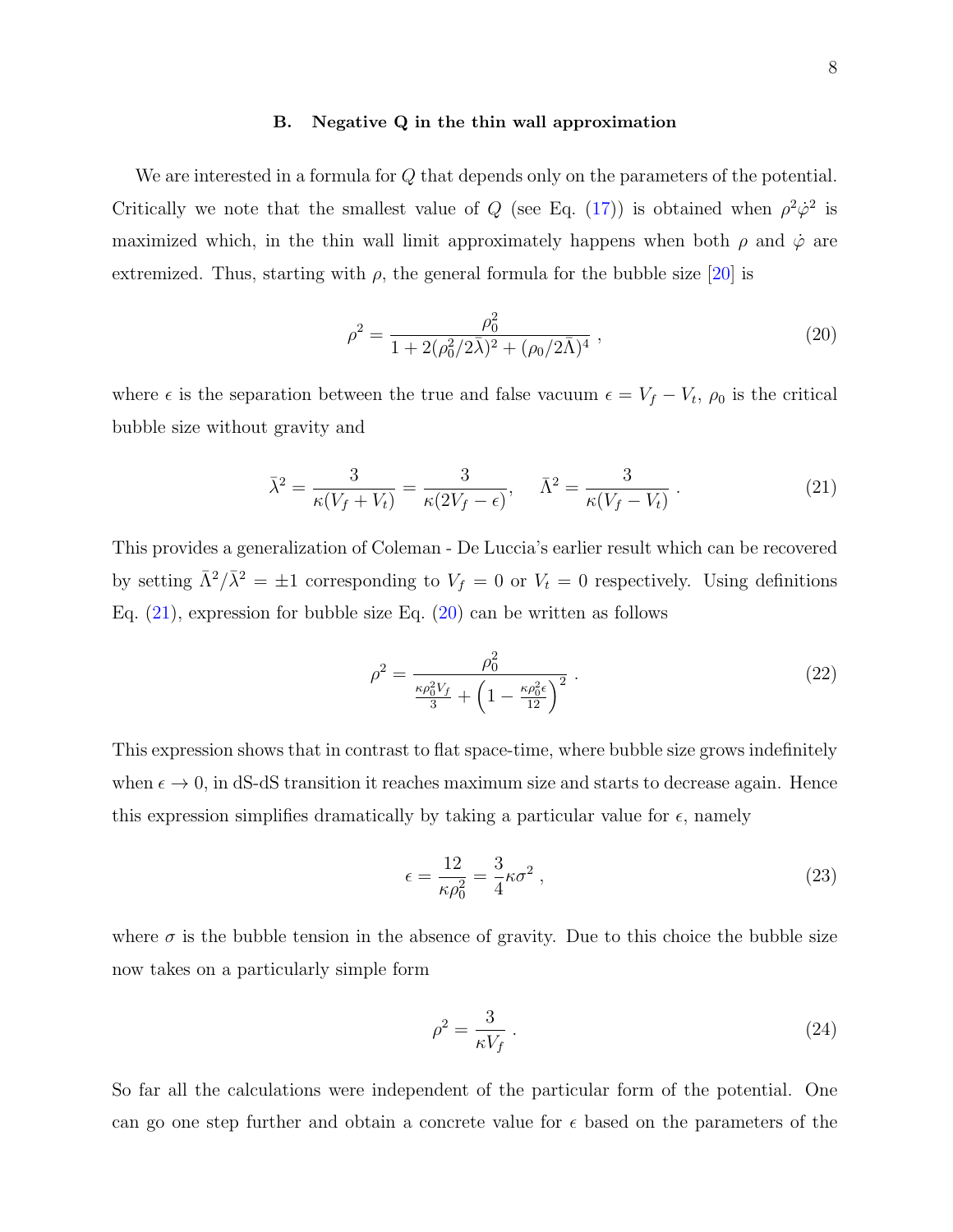potential by choosing

<span id="page-8-1"></span>
$$
V(\phi) = \frac{c^2}{8}(\varphi^2 - \mu^2)^2 + \frac{\epsilon}{2\mu}(\varphi + \mu) \tag{25}
$$

where  $c^2 > 0, \mu > 0$  and  $\epsilon \geq 0$ , such that the wall tension  $\sigma$  can be solved for analytically, in the thin wall approximation

$$
\sigma = \int_{\varphi_t}^{\varphi_f} \left[ 2 \left( V_s(\varphi) - V_s(\varphi_t) \right) \right]^{1/2} d\varphi = \frac{2}{3} c \mu^3 , \qquad (26)
$$

where  $V_s = \frac{\lambda}{8}$  $\frac{\lambda}{8}(\varphi^2 - \mu^2)^2$  is the symmetric part of the potential and for this potential we have  $\varphi_{t,f} = \pm \mu$ . This implies that the critical value for  $\epsilon$  is

<span id="page-8-0"></span>
$$
\epsilon = \frac{1}{3}\kappa c^2 \mu^6 \,. \tag{27}
$$

Returning to the definition of Q and making use of the Friedman equation

$$
\dot{\rho}^2 = 1 + \frac{\kappa}{3}\rho^2 \left(\frac{1}{2}\dot{\varphi}^2 - V(\varphi)\right)
$$
\n(28)

we obtain

$$
Q = 2 - \dot{\rho}^2 - \frac{\kappa}{3} \rho^2 V(\varphi)
$$
\n(29)

and consequently, if we restrict  $\epsilon$  to be of the special form of Eq. [\(27\)](#page-8-0), we have

$$
Q_c = 2 - \dot{\rho}^2 - \frac{V(\varphi)}{V_f} \qquad \to \qquad Q_c \le 2 - \frac{V(\varphi)}{V_f} \,. \tag{30}
$$

Hence if we can find a  $\phi$  such that this quantity is negative, we can be sure that Q will be negative somewhere. As a first guess we can take for example  $\phi_c = 0$ . Numerically we will see that this assumption leaves us very close to the extremal value for  $Q_c$ . Writing this in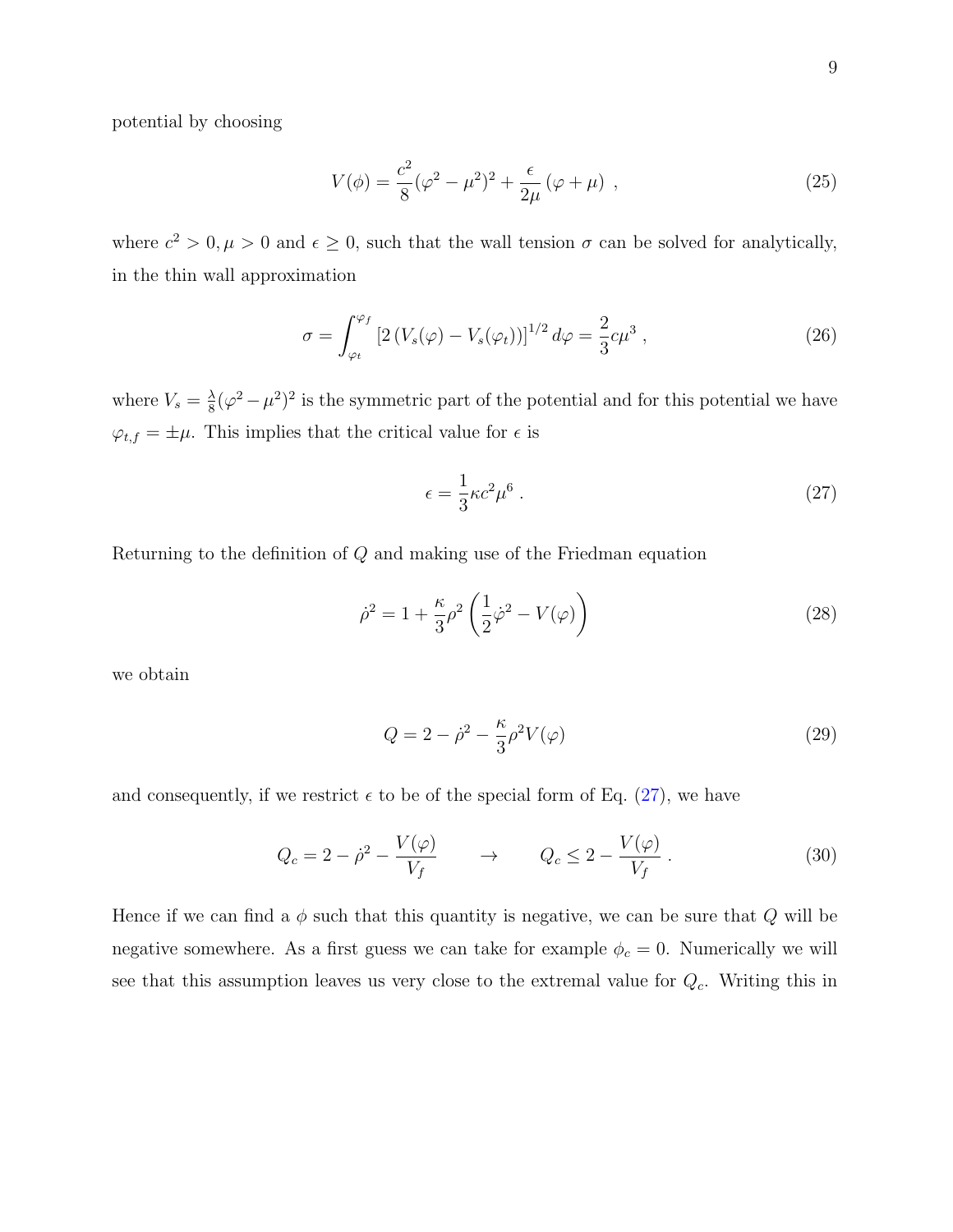terms of the parameter of the potential given in Eq. [\(25\)](#page-8-1), we obtain:

$$
Q_c \le 2 - \frac{V(\varphi)}{V_f} \approx 2 - \frac{V(0)}{V_f} \tag{31}
$$

$$
=2-\frac{1}{V_f}\left(\frac{c^2}{8}\mu^4+\frac{\epsilon}{2}\right)
$$
\n(32)

$$
\approx \frac{3}{2} - \frac{c^2}{8} \frac{\mu^4}{\epsilon} \tag{33}
$$

$$
=\frac{3}{2}\left(1-\frac{1}{4\kappa\mu^2}\right) \tag{34}
$$

where in the last approximation we took  $\varphi_t \approx \mu$  which implies  $V_f \approx \epsilon$  and we have plugged in the critical value for epsilon in the second last line. All this implies that for  $\mu^2 < \frac{1}{4\kappa}$  we expect that Q is negative at some point. This confirms our intuition that for steeper potentials we expect Q to be more negative since the scalar field will roll faster in such a potential. Indeed, this choice of  $\epsilon$  illustrates this beautifully since it eliminates the dependence on the height of the potential. Thus we can find transitions that have the problematic negative pre-factor for the kinetic term of the perturbations at any scale.

#### C. Existence of Coleman - De Luccia solutions

It is known [\[21\]](#page-16-1), [\[6\]](#page-15-4) that for the existence of Coleman - De Luccia bounce solution in a given potential  $V(\varphi)$  following condition should be satisfied

$$
|V''(\varphi_{top})| > 4H^2(\varphi_{top}), \qquad (35)
$$

where  $V''(\varphi) = \frac{d^2 V(\varphi)}{d\varphi^2}$  and  $H^2(\varphi) = \frac{\kappa V(\varphi)}{3}$ . For the quartic potential defined in Eq. [\(25\)](#page-8-1) we approximate  $\varphi_{top} = 0$  and consequently must satisfy

$$
\frac{c^2\mu^2}{2} > \frac{2}{3}\kappa \left(\frac{c^2\mu^4}{4} + \epsilon\right)
$$
\n(36)

Choosing  $\epsilon = \frac{1}{3}$  $\frac{1}{3}\kappa c^2 \mu^6$ , as above, we find that in order for Coleman - De Luccia instantons to exist we must have

$$
\mu^2 < \frac{3}{8\kappa}(\sqrt{17} - 1) \approx \frac{9}{8\kappa} \tag{37}
$$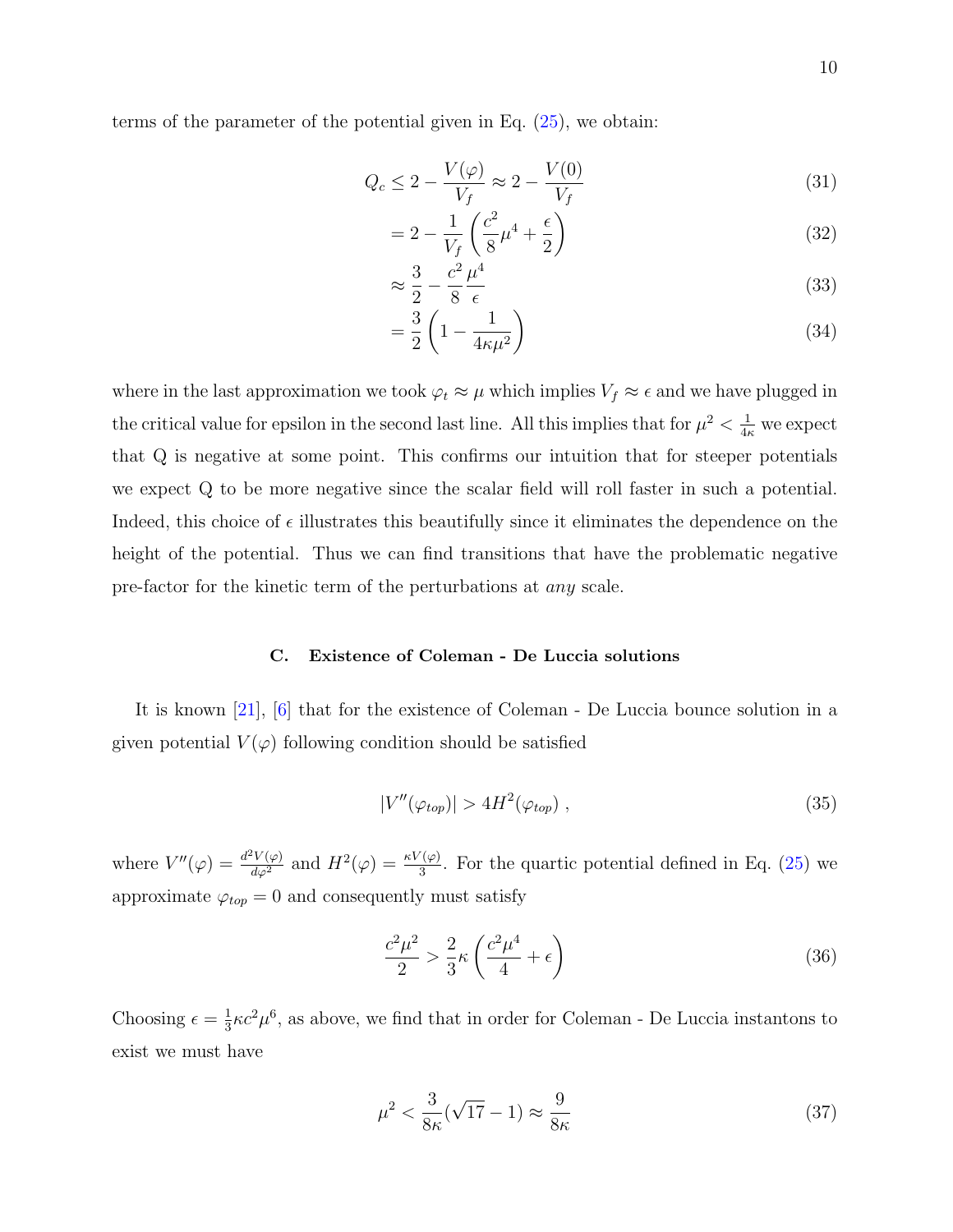Hence for  $0 < \mu^2 < \frac{1}{4}$  $\frac{1}{4\kappa}$ , Coleman - De Luccia solutions exist but are pathological as Q is negative for some part of the instanton. For  $\frac{1}{4\kappa} < \mu^2 < \frac{9}{8\kappa}$  $\frac{9}{8\kappa}$ , the Coleman - De Luccia instantons exist and are perfectly well behaved while for  $\mu^2 > \frac{9}{8}$  $\frac{9}{8\kappa}$  no Coleman - De Luccia solutions exist.

#### D. Comparison with numerics

In deriving the analytic bounds for  $\mu$  we took several approximations. Therefore it is useful to compare the approximate analytics to the full, numerical solutions. Here we choose  $\kappa = c = 1$  for simplicity and without loss of generality and compare the two methods for various values of  $\mu$ . Note that since  $\epsilon$  scales like  $\mu^6$ , the thin wall approximation is satisfied very rapidly as  $\mu$  decreases from 1. Four sample geometries are shown in Fig. [5](#page-10-0) while their corresponding  $Q$  values are plotted in Fig. [6.](#page-11-1) In table IIID we compare the analytics with the numerics, indicating that our approximation yields excellent results. In particular, the approximation of taking  $\varphi_c = 0$  is a very good one while the largest uncertainty comes from neglecting the derivative of  $\rho$ . From Fig. [\(6\)](#page-11-1) is also apparent that the Hamiltonian kinetic pre-factor Q and its Lagrangian counterpart  $Q_L$  behave in a very similar fashion when  $\mu$  is large but may differ qualitatively in other situations. In particular since  $Q_L$  always develops a negative region, the difference between the two grows as  $\mu$  shrinks.



<span id="page-10-0"></span>Figure 5: Plotted here is the evolution of four instantons in the potential given by equation  $(25)$  but for four different values of  $\mu$ . The orange, red, green, and blue curves correspond to  $\mu = 3/5, 1/2, 2/5,$  and  $3/10$  respectively. Left: The evolution of the scale factor in terms of Euclidean time η. Right: The evolution of the scalar field.

These results are still of order one in  $\mu$  which corresponds to a field excursion for  $\phi$  of order one also which might be considered problematic. On the other hand, the approximations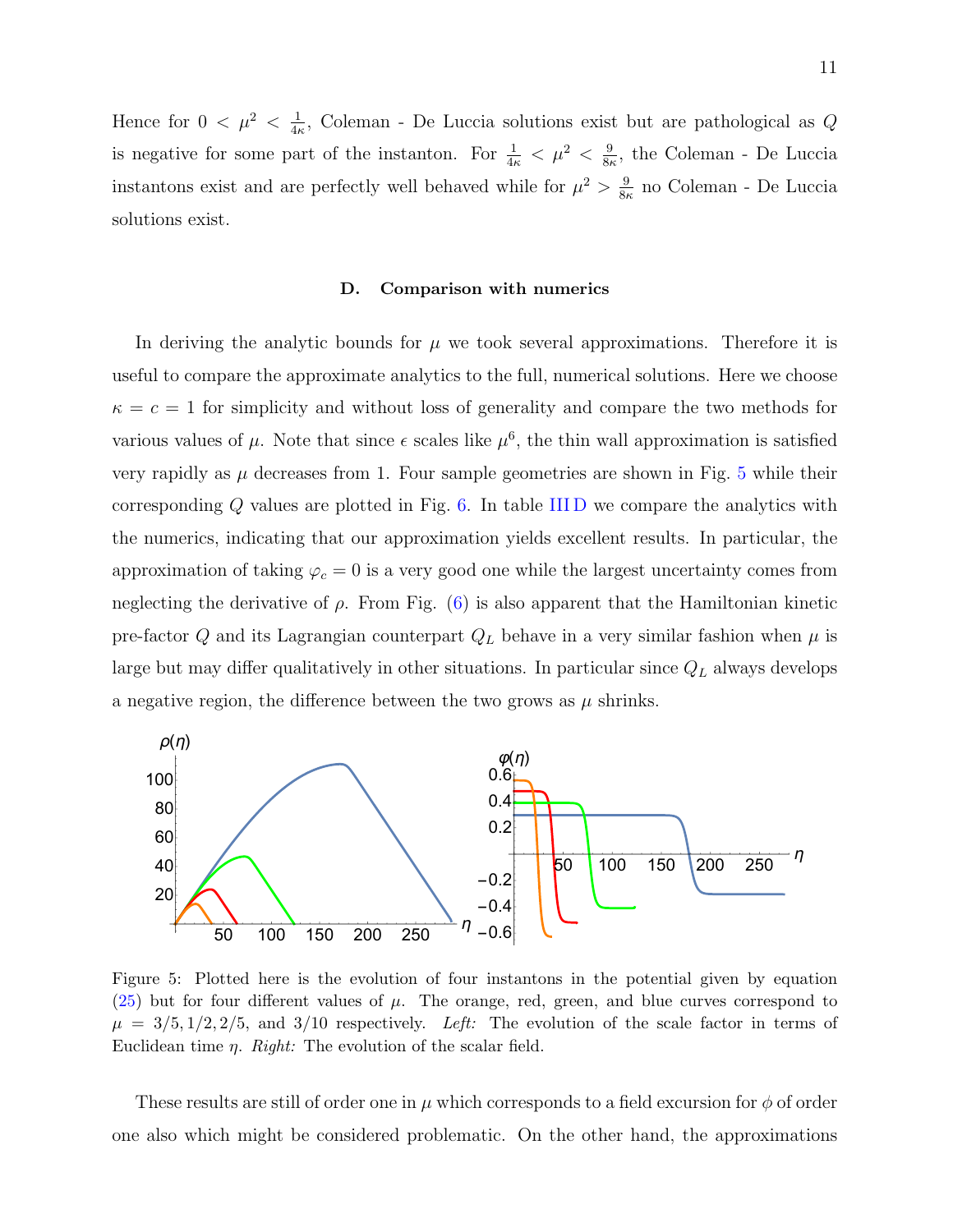

<span id="page-11-1"></span>Figure 6: Left: The kinetic pre-factor  $Q$  for the bounces shown above. Right: Comparison of  $Q$  in blue and  $Q_L$  in dashed orange. At the top  $\mu = 3/10$  while at the bottom  $\mu = 3/5$ .

|             | $\mu = 3/5$      |                    | $\mu = 1/2$ |                  | $\mu = 2/5$ |                                                                             | $\mu = 3/10$     |          |
|-------------|------------------|--------------------|-------------|------------------|-------------|-----------------------------------------------------------------------------|------------------|----------|
|             |                  |                    |             |                  |             | Numerics Analytics Numerics Analytics Numerics Analytics Numerics Analytics |                  |          |
| $\rho'_{c}$ | $-0.4901$        | $\theta$           | $-0.4939$   | $\left( \right)$ | $-0.4982$   | $\bigcirc$                                                                  | $ -0.4976 $      | $\theta$ |
| $\phi_c$    | 0.0108           | $\Omega$           | 0.0037      | $\theta$         | $ -0.0001 $ | $\Omega$                                                                    | $ 0.0002\rangle$ | $\Omega$ |
| $\rho_c$    | 13.266           | 14.001             | 23.250      | 24.132           | 45.927      | 47.036                                                                      | 109.852          | 111.323  |
| $\rho_m$    | 13.898           | 14.001             | 24.019      | 24.132           | 46.916      | 47.036                                                                      | 111.199          | 111.323  |
|             | $Q_{min}$ 0.3457 | $< 0.4583$ -0.1242 |             | $\leq 0$         | $-0.9768$   | $\leq$ -0.8437 -2.8087 $\leq$ -2.6667                                       |                  |          |

Table I: Comparison of various quantities in the analytic expression with the numerics. The ones with subscript c refer to the the values where  $Q$  takes the minimum.  $\rho_m$  is the maximum/critical bubble radius and  $Q_{min}$  is the minimum value for  $Q$ .

we are using work better for ever smaller values  $\mu$ , hence even though it is numerically very hard to find Coleman - De Luccia instantons for these values, we can nevertheless rely on the analytical tools developed to analyze these solutions.

## <span id="page-11-0"></span>IV. NEGATIVE MODE PROBLEM FOR HIGGS-LIKE POTENTIALS

Taking into account the current experimental bounds of the standard model parameters, the instability scale of the Higgs potential,  $\lambda(\mu_{\Lambda}) = 0$ , depends sensitively on the top Quark and Higgs masses. The bounds at  $1\sigma$  currently are [\[22\]](#page-16-2)

$$
1.16 \cdot 10^9 \text{ GeV} < \mu_{\Lambda} < 2.37 \cdot 10^{11} \text{ GeV} \,. \tag{38}
$$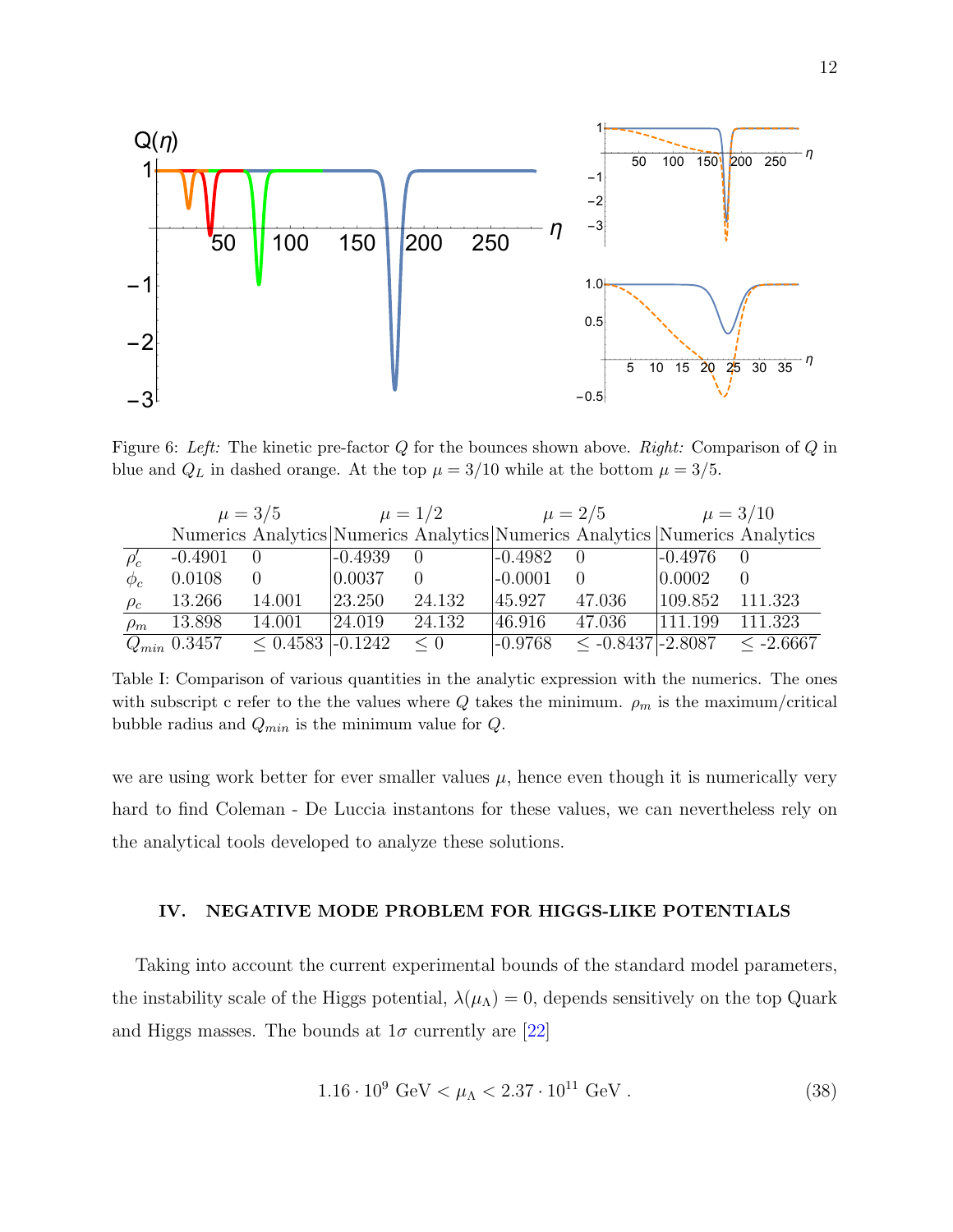such that the top of the potential barrier lies at about

$$
\varphi_{top} = 4.64 \cdot 10^{10} \text{ GeV},\tag{39}
$$

and the barrier height is

$$
V_{top} = 3.46 \cdot 10^{38} \text{ GeV}^4 = (4.31 \cdot 10^9 \text{ GeV})^4. \tag{40}
$$

In Planck units  $M_{Pl} = 1/$ √  $\overline{8\pi G} \approx 2.435 \cdot 10^{18}$  GeV = 1, these numbers are:

<span id="page-12-0"></span>
$$
4.76 \cdot 10^{-10} < \mu_{\Lambda} < 9.73 \cdot 10^{-8}, \varphi_{top} = 1.91 \cdot 10^{-8}, V_{top} = 9.84 \cdot 10^{-36} \,. \tag{41}
$$

At high energies the Higgs potential can be modelled as [\[13\]](#page-15-0)

<span id="page-12-1"></span>
$$
V_H = V_0 + \frac{\lambda_H(\varphi)}{4} \varphi^4 \,, \tag{42}
$$

$$
\lambda_H = q \left[ (\ln \varphi)^4 - (\ln \Lambda)^4 \right] \tag{43}
$$

where q is a dimension-less fitting parameter and  $V_0$  is the cosmological constant. An sample potential for specific values of q and  $\Lambda$  is given in Fig. [\(7\)](#page-13-0). We can further mimic the Higgs potential by choosing  $V_0 \ll V_{top}$  and

- 1.  $\Lambda = 10^{-9}$ ,  $q = 10^{-2}$  for the lower bound value of instability scale or
- 2.  $\Lambda = 10^{-7}$ ,  $q = 10^{-9}$  for the upper bound value of the instability scale, Eq. [\(41\)](#page-12-0).

Numerically, we found that for  $\Lambda < \Lambda_* Q$  is positive everywhere while for  $\Lambda > \Lambda_*$ , Q develops a region with  $Q < 0$ . Choosing parameters  $q = 10^{-7}$  and  $V_0 = 10^{-12}$  we found  $0.57 < \Lambda_* < 0.6$ , see Figure [8.](#page-13-1) Therefore for a realistic Higgs like potential, the negative mode problem shows up only at the Planck values of the instability scale.

## V. CONCLUDING REMARKS

Using the Hamiltonian approach to false vacuum decay [\[3,](#page-14-2) [5\]](#page-14-3), we have shown that for generic polynomial potentials the negative mode problem is not related to Planck scale physics. At the same time we demonstrated that for a Higgs - like potential, a region with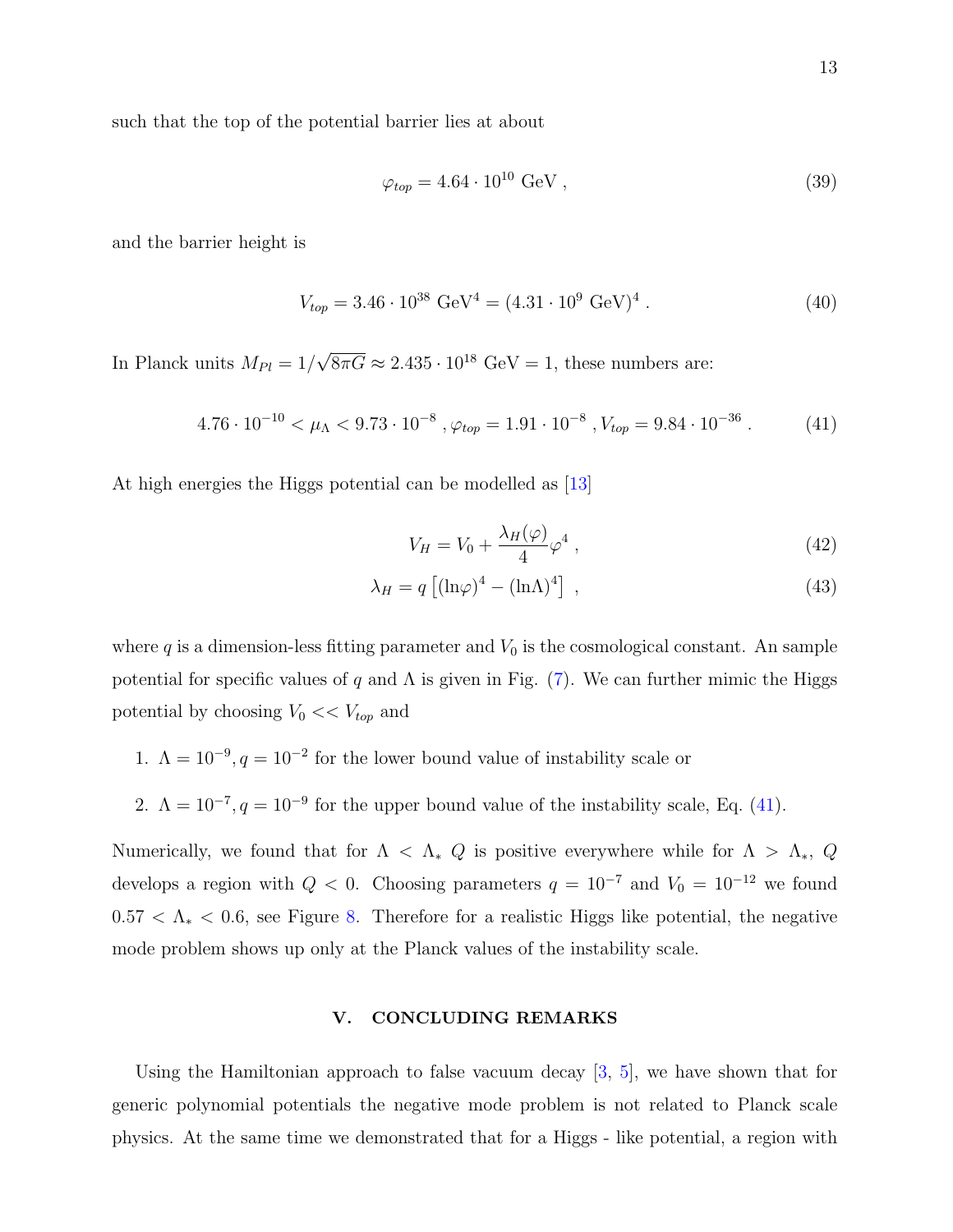

<span id="page-13-0"></span>Figure 7: An example of the Higgs-like potential described in Eq. [\(42\)](#page-12-1) for  $q = 10^{-7}$  and  $\Lambda = 0.57$ . The bounce solution is marked in red and does not develop a problematic, negative Q, region.



<span id="page-13-1"></span>Figure 8: Here we show the values of the scalar field  $\varphi$ , scale factor  $\rho$  and the function  $Q$  for the Higgs like potential Eq.  $(42)$ . The top figure shows the Coleman - De Luccia instanton for  $\Lambda = 0.57$  while the bottom one has  $\Lambda = 0.6$ . The images on the left are zoomed in versions of the full instantons shown on the right.  $M_{Pl} = 1$  units are used where we zoomed in on the part of the instanton where the scalar field tunnels and the problematic behaviour of Q might occur.

 $Q < 0$  does not develop for realistic values of the potential's parameters. Instead, the problem only shows up if we assume the Higgs instability scale to be close to the Planck mass.

In the present analysis we used the Hamiltonian reduction scheme, which is based on Dirac's approach to constrained dynamical systems. Within this method, both, gauge fixed [\[3\]](#page-14-2) and gauge invariant [\[5\]](#page-14-3) approaches, are not problematic and give the same answer. Hence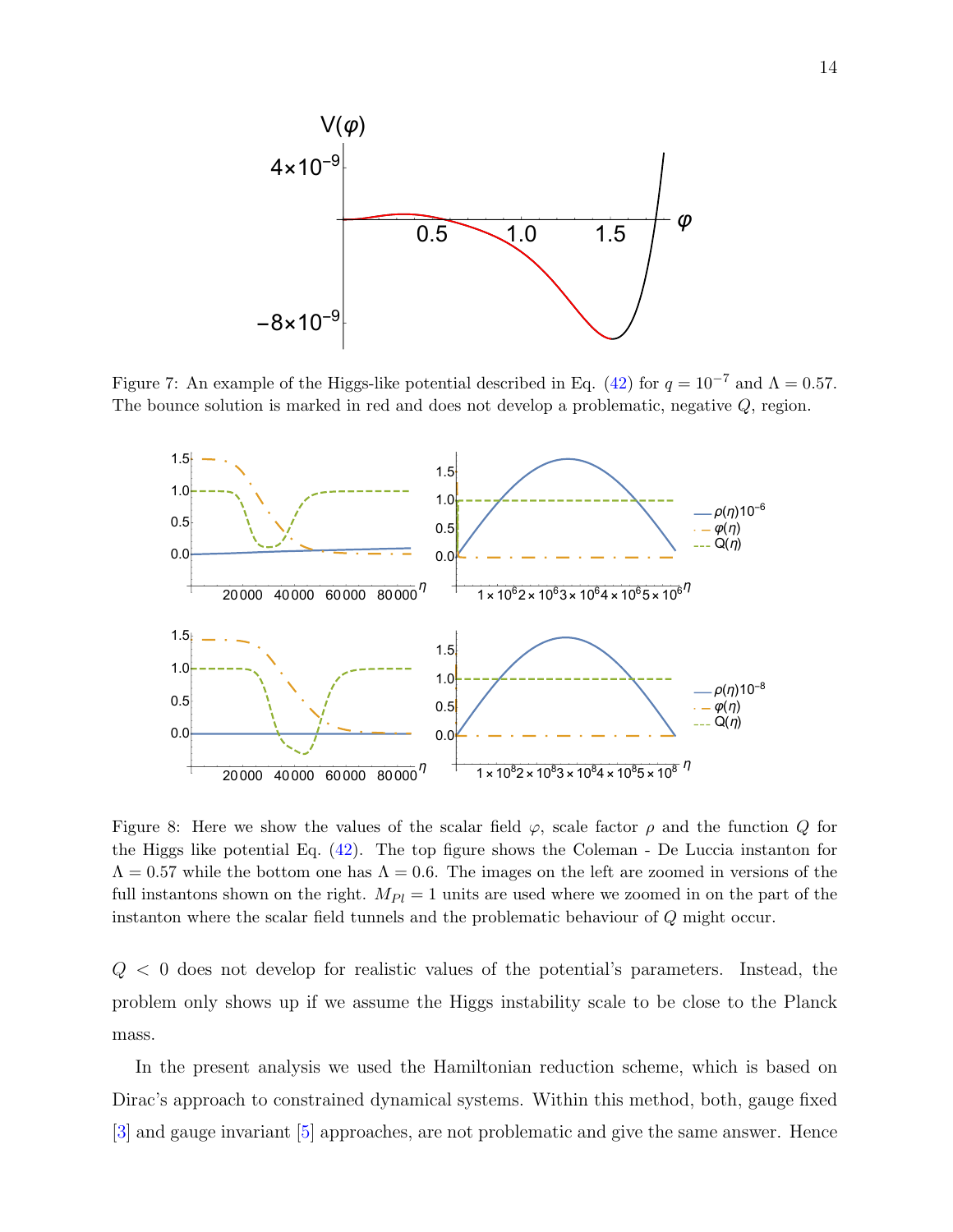we think this reduction gives a more adequate description of the physical situation than the Lagrangian approach. Note that there is a similar controversy in the counting of the number of negative modes [\[23\]](#page-16-3), [\[24\]](#page-16-4) of axionic Euclidean wormholes [\[25,](#page-16-5) [26\]](#page-16-6). Recently it was advocated that the Hamiltonian approach discussed here, also gives the correct answer in the wormhole case [\[27\]](#page-16-7). On the other hand why Lagrangian and Hamiltonian reductions give a different kinetic pre-factor Q for bounces in false vacuum decay and its physical relevance is still an open, puzzling question. It will be exciting to see if the implementation of a more general framework by not only considering Euclidean but a fully complex lapse as was proposed in [\[28\]](#page-16-8) and applied in a cosmological setting in [\[29\]](#page-16-9) could resolve this issue. Another interesting issue is to investigate in which realistic cosmological or astrophysical set up a situation with negative  $Q$  could occur and what the physical consequences might be. We hope to return to these questions in further study.

#### Acknowledgments

We thank Jean-Luc Lehners for stimulating discussions. The work of SFB is supported in part by a fellowship from the Studienstiftung des Deutschen Volkes. The work of G.L. is supported in part by the Shota Rustaveli National Science Foundation of Georgia with travel Grant MG-TG-19-117.

- <span id="page-14-0"></span>[1] G. V. Lavrelashvili, V. A. Rubakov, and P. G. Tinyakov, "Tunneling transitions with gravitation: breaking of the quasiclassical approximation," Phys. Lett. 161B [\(1985\) 280–284.](http://dx.doi.org/10.1016/0370-2693(85)90761-0)
- <span id="page-14-1"></span>[2] T. Tanaka and M. Sasaki, "False vacuum decay with gravity: Negative mode problem," [Prog. Theor. Phys.](http://dx.doi.org/10.1143/PTP.88.503) 88 (1992) 503–528.
- <span id="page-14-2"></span>[3] A. Khvedelidze, G. V. Lavrelashvili, and T. Tanaka, "On cosmological perturbations in closed FRW model with scalar field and false vacuum decay," [Phys. Rev.](http://dx.doi.org/10.1103/PhysRevD.62.083501) D62 (2000) [083501,](http://dx.doi.org/10.1103/PhysRevD.62.083501) [arXiv:gr-qc/0001041 \[gr-qc\]](http://arxiv.org/abs/gr-qc/0001041).
- <span id="page-14-4"></span>[4] G. V. Lavrelashvili, "Negative mode problem in false vacuum decay with gravity," [Nucl.](http://dx.doi.org/10.1016/S0920-5632(00)00756-8) *[Phys. Proc. Suppl.](http://dx.doi.org/10.1016/S0920-5632(00)00756-8)* 88 (2000) 75–82,  $arXiv:gr-qc/0004025$  [gr-qc]. [75(1999)].
- <span id="page-14-3"></span>[5] S. Gratton and N. Turok, "Homogeneous modes of cosmological instantons," [Phys. Rev.](http://dx.doi.org/10.1103/PhysRevD.63.123514)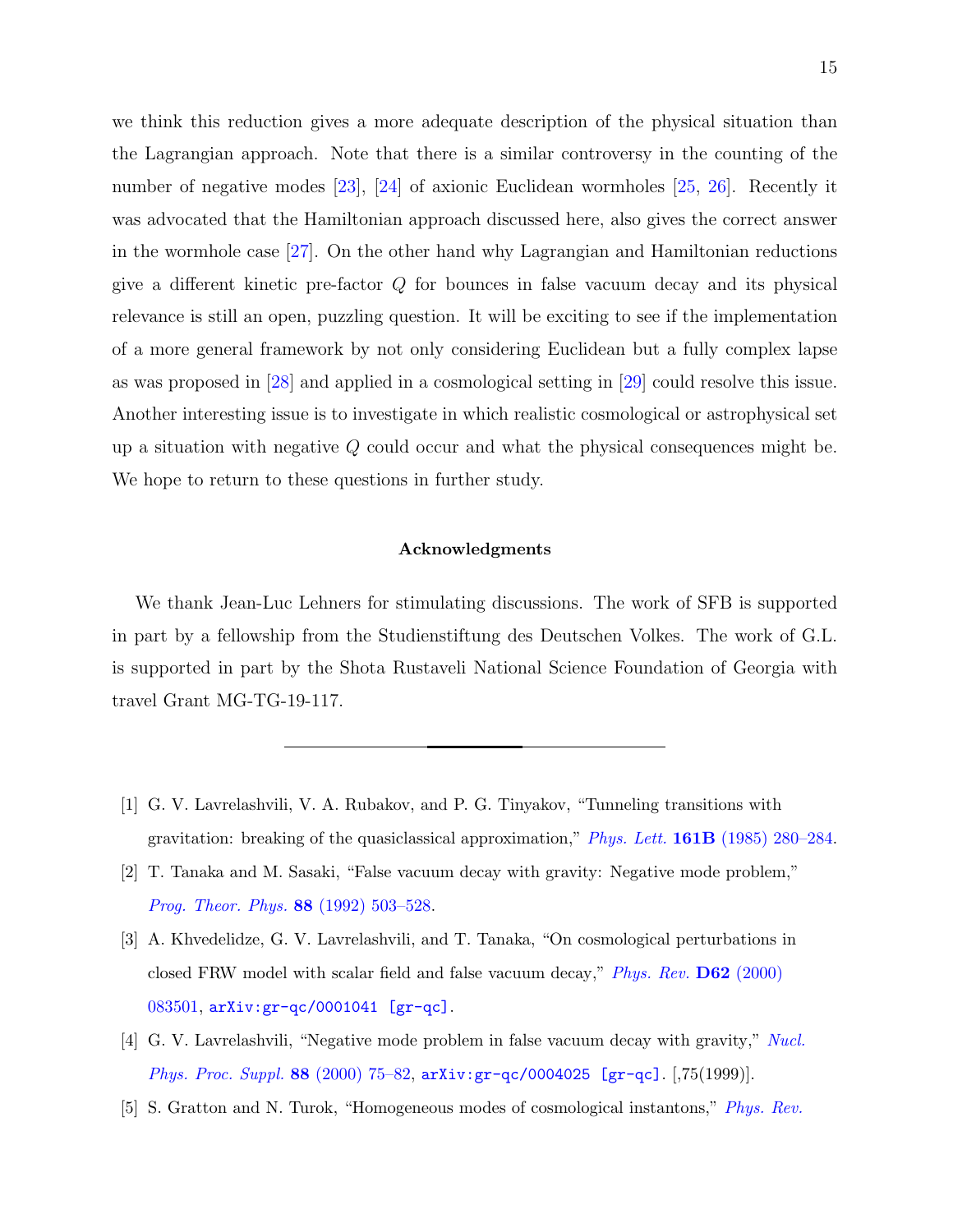D63 [\(2001\) 123514,](http://dx.doi.org/10.1103/PhysRevD.63.123514) [arXiv:hep-th/0008235 \[hep-th\]](http://arxiv.org/abs/hep-th/0008235).

- <span id="page-15-4"></span>[6] J. C. Hackworth and E. J. Weinberg, "Oscillating bounce solutions and vacuum tunneling in de Sitter spacetime," Phys. Rev. D71 [\(2005\) 044014,](http://dx.doi.org/10.1103/PhysRevD.71.044014) [arXiv:hep-th/0410142 \[hep-th\]](http://arxiv.org/abs/hep-th/0410142).
- <span id="page-15-7"></span>[7] G. Lavrelashvili, "The Number of negative modes of the oscillating bounces," [Phys. Rev.](http://dx.doi.org/10.1103/PhysRevD.73.083513) D73 [\(2006\) 083513,](http://dx.doi.org/10.1103/PhysRevD.73.083513) [arXiv:gr-qc/0602039 \[gr-qc\]](http://arxiv.org/abs/gr-qc/0602039).
- [8] G. V. Dunne and Q.-h. Wang, "Fluctuations about Cosmological Instantons," [Phys. Rev.](http://dx.doi.org/10.1103/PhysRevD.74.024018) D74 [\(2006\) 024018,](http://dx.doi.org/10.1103/PhysRevD.74.024018) [arXiv:hep-th/0605176 \[hep-th\]](http://arxiv.org/abs/hep-th/0605176).
- [9] I.-S. Yang, "Recovering the negative mode for type B Coleman?de Luccia instantons," [Phys.](http://dx.doi.org/10.1103/PhysRevD.87.084026) Rev. D87 [\(2013\) no. 8, 084026,](http://dx.doi.org/10.1103/PhysRevD.87.084026) [arXiv:1210.4740 \[hep-th\]](http://arxiv.org/abs/1210.4740).
- <span id="page-15-8"></span>[10] L. Battarra, G. Lavrelashvili, and J.-L. Lehners, "Negative Modes of Oscillating Instantons," Phys. Rev. D86 [\(2012\) 124001,](http://dx.doi.org/10.1103/PhysRevD.86.124001) [arXiv:1208.2182 \[hep-th\]](http://arxiv.org/abs/1208.2182).
- <span id="page-15-9"></span>[11] H. Lee and E. J. Weinberg, "Negative modes of Coleman-De Luccia bounces," [Phys. Rev.](http://dx.doi.org/10.1103/PhysRevD.90.124002) D90 [\(2014\) no. 12, 124002,](http://dx.doi.org/10.1103/PhysRevD.90.124002) [arXiv:1408.6547 \[hep-th\]](http://arxiv.org/abs/1408.6547).
- <span id="page-15-10"></span>[12] M. Koehn, G. Lavrelashvili, and J.-L. Lehners, "Towards a Solution of the Negative Mode Problem in Quantum Tunnelling with Gravity," Phys. Rev. D92 [\(2015\) no. 2, 023506,](http://dx.doi.org/10.1103/PhysRevD.92.023506) [arXiv:1504.04334 \[hep-th\]](http://arxiv.org/abs/1504.04334).
- <span id="page-15-0"></span>[13] R. Gregory, K. M. Marshall, F. Michel, and I. G. Moss, "Negative modes of Coleman - De Luccia and black hole bubbles," Phys. Rev. D98 [\(2018\) no. 8, 085017,](http://dx.doi.org/10.1103/PhysRevD.98.085017) [arXiv:1808.02305](http://arxiv.org/abs/1808.02305) [\[hep-th\]](http://arxiv.org/abs/1808.02305).
- <span id="page-15-1"></span>[14] S. R. Coleman, "The Fate of the False Vacuum. 1. Semiclassical Theory," [Phys. Rev.](http://dx.doi.org/10.1103/PhysRevD.15.2929, 10.1103/PhysRevD.16.1248) D15 [\(1977\) 2929–2936.](http://dx.doi.org/10.1103/PhysRevD.15.2929, 10.1103/PhysRevD.16.1248) [Erratum: Phys. Rev.D16,1248(1977)].
- [15] C. G. Callan, Jr. and S. R. Coleman, "The Fate of the False Vacuum. 2. First Quantum Corrections," Phys. Rev. D16 [\(1977\) 1762–1768.](http://dx.doi.org/10.1103/PhysRevD.16.1762)
- <span id="page-15-2"></span>[16] S. R. Coleman and F. De Luccia, "Gravitational Effects on and of Vacuum Decay," [Phys.](http://dx.doi.org/10.1103/PhysRevD.21.3305) Rev. D21 [\(1980\) 3305.](http://dx.doi.org/10.1103/PhysRevD.21.3305)
- <span id="page-15-3"></span>[17] S. R. Coleman, "Quantum Tunneling and Negative Eigenvalues," [Nucl. Phys.](http://dx.doi.org/10.1016/0550-3213(88)90308-2) B298 (1988) [178–186.](http://dx.doi.org/10.1016/0550-3213(88)90308-2)
- <span id="page-15-5"></span>[18] B.-H. Lee, C. H. Lee, W. Lee, and C. Oh, "Instanton solutions mediating tunneling between the degenerate vacua in curved space," Phys. Rev. D82 [\(2010\) 024019,](http://dx.doi.org/10.1103/PhysRevD.82.024019)  $arXiv:0910.1653$ [\[hep-th\]](http://arxiv.org/abs/0910.1653).
- <span id="page-15-6"></span>[19] B.-H. Lee, C. H. Lee, W. Lee, and C. Oh, "Oscillating instanton solutions in curved space,"